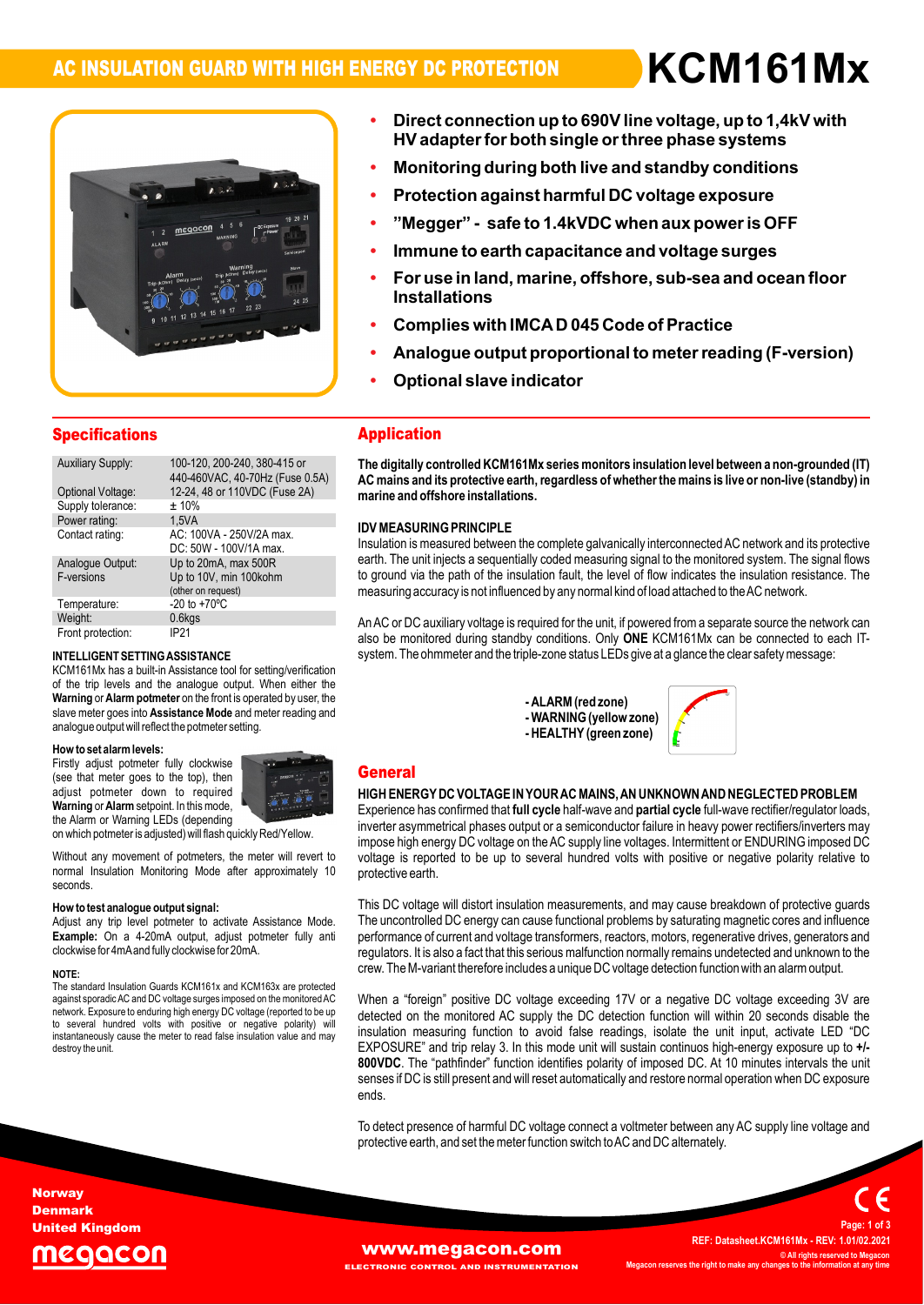# **AC INSULATION GUARD WITH HIGH ENERGY DC PROTECTION**

# **KCM161M & KCM161MF - KCM161MG & KCM161MGF**<br>This unit is used for hospital, industrial, marine and offshore installations.

rnis unit is used for hospital, industrial, manne and onshore instanations.<br>Start of monitoring function is delayed when auxiliary power is switched on **(default 5 secs delay)**.

The unit has minimum 150 mS detection time for any insulation fault.

Direct connection up to 690V line voltage. Up to 1,4kV via HV adaptor CH163/1,4.

## $\overline{ }$ ۲AII<br>۳

Output diagram

0,00mA<br>Open (> 6M)

5,00mA 10,00mA 15,00mA  $20.00<sub>n</sub>$ 25,00m

**HFINDER FUNCTION**<br>pathfinder indicates polarity of DC exposure by the flashing pattern of Pos PATHEINDER FUNCTION<br>The pathfinder indicates polarity of DC exposure by the flashing pattern of negation<br>lamp DC EXPOSURE (Positive polarity gives steady light and flashing for neg lamp DC EXPOSURE (Positive polarity gives steady light and flashing for negative polarity).





| . <i>.</i> .                                                          |                 |                                                |                                          |                                         |                                        |  |  |  |
|-----------------------------------------------------------------------|-----------------|------------------------------------------------|------------------------------------------|-----------------------------------------|----------------------------------------|--|--|--|
| Scale range: 0-1000kΩ - $\infty$ (>6MΩ)                               |                 |                                                |                                          |                                         |                                        |  |  |  |
|                                                                       | Warning         | Alarm                                          | DC Exposure<br>Alarm                     | <b>Fail Safe</b>                        | Latch                                  |  |  |  |
| R <sub>1</sub>                                                        |                 |                                                |                                          |                                         |                                        |  |  |  |
| R <sub>2</sub>                                                        |                 |                                                |                                          |                                         | $\star$                                |  |  |  |
| R <sub>3</sub>                                                        |                 |                                                |                                          |                                         |                                        |  |  |  |
| Model<br><b>KCM161M</b><br>KCM161MF<br><b>KCM161MG*</b><br>KCM161MGF* | Latch<br>χ<br>X | Output Fail Safe<br>χ<br>X<br>χ<br>χ<br>X<br>x | <b>Adjustments</b><br>WARNING:<br>ALARM: | <b>Trip level</b><br>$0-1MO$<br>$0-1MO$ | Delay<br>$0-30$ secs<br>$0.1 - 3$ secs |  |  |  |



Value (scale)

10kΩ

10kΩ

 $\frac{10k\Omega}{20k\Omega}$ 

30kΩ<br>50kΩ

100<sub>k</sub>

 $\frac{100k}{100}$ 

lectricates warning trip zone<br>lectricates healthy zone

# **Value** (scale) **manufacture manufacture value** (scale) Output table**(example for4-20mA)** Range

mA output

20.00mA

15.22mA<br>12.32mA

8.68mA<br>6.69mA

(>6MΩ) 4.00mA

12.32mA<br>10.61mA<br>8.68mA

4.98mA 4.28mA



Open (> 6M) 11M 300k 100k 50k 30k 20k 10k 0k

# **High Voltage Adaptors up to 1,4kVAC for KCM161Mx series -HV Adaptor for AC Insulation Guards -**

- 
- HV Adaptor for AC Insulation Guards<br>- CH163x series, up to 1400V Line Voltage live or non-live (standby)<br>- Creates safetv barrier from live HT network to LV switchboard
- CHTOSX Series, up to T400V Line voltage live of non-li<br>- Creates safety barrier from live HT network to LV swit<br>- Limits measuring output signal to safe levels
- 
- **-** Creates salety barrier from live HT hetwork to LV switchboard<br>- Limits measuring output signal to safe levels<br>- No restrictions on distance between adapter and LV switchboard

- No restrictions on distance between adapter and LV switchboard<br>Voltage Adaptors CH163x series are used for Insulation Guard KCM161Mx when the monitored line voltage is higher than 690VAC. These<br>adapters are a passive low

gh inductance reactance modules, connected in a special configuration to avoid DC saturation. Connection to the sta<br>These adapters maintain a high AC suppression of its signal output to very low, safe levels, under all con adapters are a passive low-pass liller for use in 50, 60 or 400Hz hetworks, and are potted in polyuremane.<br>These units includes high inductance reactance modules, connected in a special configuration to avoid DC saturation (Neutral) is Preferable. These adapters maintain a high AC suppression of its signal output to very low, safe levels, under all conditions.

## Caution

Terminal 1 must be disconnected during "megger" test.



**up to 1.4kVAC**

The MEGACON policy is one of continuous improvement, consequently<br>equipment supplied may vary in detail from this publication.



**Norway** Denmark United Kingdom

The



**[www.megacon.com](http://www.megacon.com)** 

**ECTRONIC CONTROL AND INSTRUMENTATION** 

**Uniquely MEGACON, simpler it can't be!**